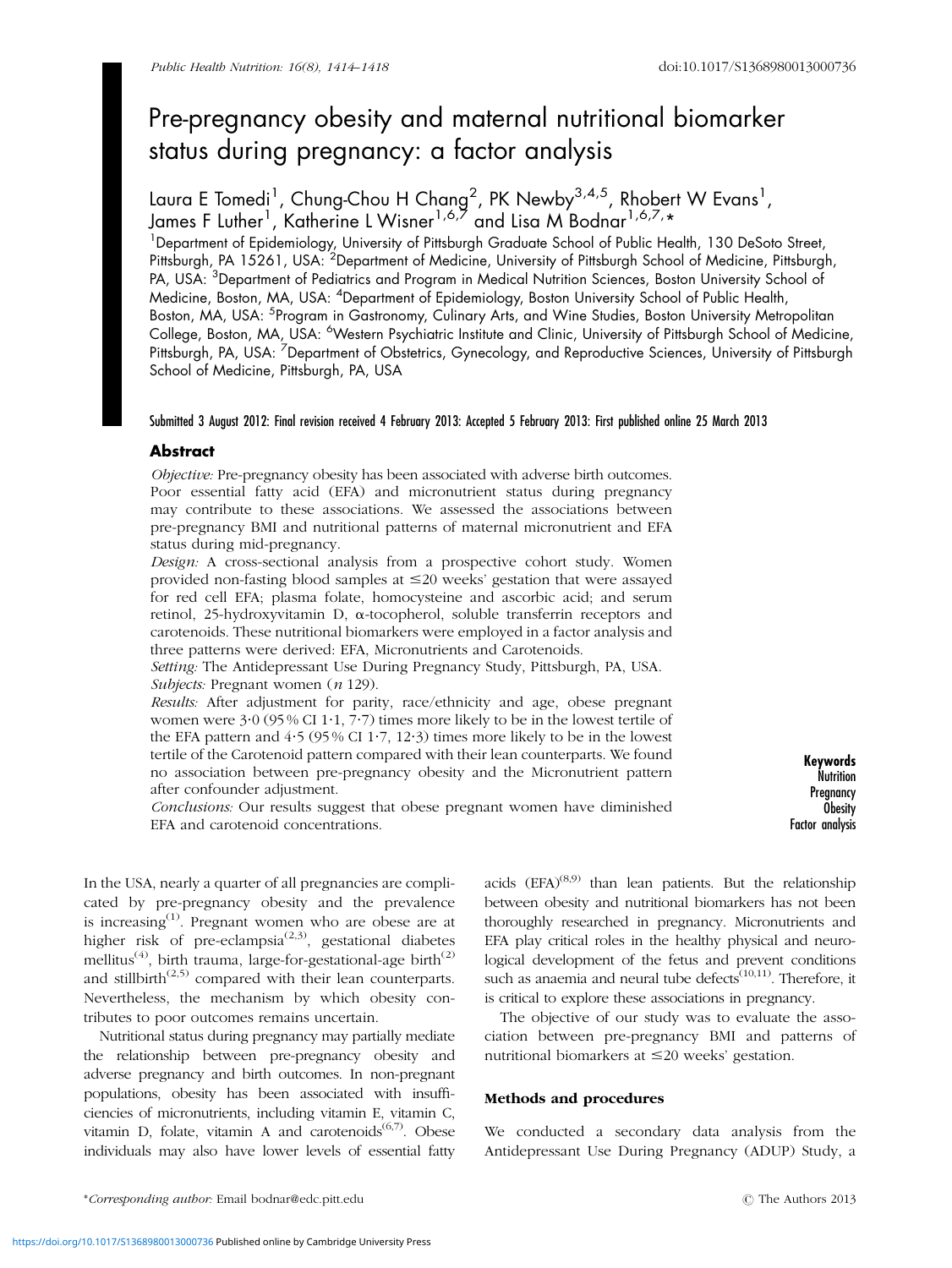prospective cohort study of pregnancy in Pittsburgh, PA, USA. The details of this study have been described previously<sup> $(12,13)$  $(12,13)$ </sup>. Pregnant women were recruited at  $\leq$ 20 weeks' gestation. Eligible women had singleton gestations and women were excluded if they had psychosis, bipolar disorder, active substance use disorder, gestational exposure to benzodiazepines or prescription drugs in the category of D or X (other than selective serotonin reuptake inhibitors) defined by the US Food and Drug Administration, or pre-existing chronic diseases. The study was conducted according to the guidelines laid down in the Declaration of Helsinki and all procedures involving patients were approved by the University of Pittsburgh Institutional Review Board. Written informed consent was obtained from all patients.

The ADUP Study recruited women from 2000 to 2007. In 2004, the study protocol was modified to include nutrition measures, including biomarker assessment in maternal blood. Of the 197 eligible women interviewed from 2004 to 2007, 130 (66 %) provided a non-fasting blood sample at  $\leq 20$  weeks that was processed for a full panel of nutritional biomarkers. We excluded one woman with missing data for pre-pregnancy weight. Our final analytic sample was 129 women. Women included in the analysis were less likely to be nulliparous than women who were excluded for missing weight measurements or blood samples (33%  $v$ . 51%,  $P = 0.01$ ). Other maternal characteristics such as pre-pregnancy BMI, age, education, race, marital status, smoking status, employment status and diagnosed major depressive disorder did not differ significantly  $(P > 0.05)$  between the two groups.

Our exposure of interest was general maternal adiposity before conception, measured using pre-pregnancy BMI (weight (kg)/height (m)<sup>2</sup>). Pre-pregnancy BMI was based on pre-pregnancy weight, self-reported at enrolment, and measured height. Because only four women in the sample were underweight  $(BMI < 18.5 \text{ kg/m}^2)$ , we categorized women into three groups: lean  $(BMI < 25.0 \text{ kg/m}^2)$ , overweight  $(BMI = 25.0-29.9 \text{ kg/m}^2)$  and obese  $(BMI \ge 30.0$  $\text{kg/m}^2$ <sup>([14](#page-4-0))</sup>. Our outcome of interest was maternal nutritional status, as measured by patterns of nutritional biomarkers. At enrolment, women provided a non-fasting blood sample. Blood samples were assayed for red cell EFA, plasma folate, plasma homocysteine, plasma ascorbic acid, serum retinol, serum 25-hydroxyvitamin D, serum a-tocopherol, serum ferritin, serum soluble transferrin receptors and serum carotenoids using methods described previously<sup>([13,15](#page-4-0))</sup>.

Women identified their race/ethnicity as non-Hispanic white, non-Hispanic African American and other. Because only four women self-identified as 'other', we combined the African American and the 'other' groups into a nonwhite category for analysis. Women were categorized as nulliparous or as having a previous live birth. A diagnosis of major depressive disorder was made using the Structured Clinical Interview for  $DSM-IV^{(16)}$  $DSM-IV^{(16)}$  $DSM-IV^{(16)}$ . Educational status was defined as having less than a high school education, some college, college degree and post-graduate education. Women were classified as unemployed or employed (which included women who worked full time, part time or occasionally). For marital status, 'married' included married or living as married and 'unmarried' included single, separated, widowed and divorced. Women were classified as current smokers if they smoked at all during pregnancy or non-smokers if they did not.

We used Pearson  $\chi^2$  tests and Student *t* tests to determine differences in maternal characteristics by pre-pregnancy BMI categories. To describe skewed biomarkers, we calculated geometric means and log-transformed biomarkers before statistical testing. We conducted a factor analysis on the fifteen untransformed maternal dietary biomarkers as described previously $^{(13)}$  $^{(13)}$  $^{(13)}$ . Three patterns were generated and assigned names based on the biomarkers that loaded heavily on the pattern. Each represents biologically meaningful correlations between biomarkers: pattern 1 'Essential Fatty Acids (EFA)', pattern 2 'Micronutrients' and pattern 3 'Carotenoids'. Pattern scores were categorized based on tertiles of the distribution.

Logistic regression was used to assess the independent associations between pre-pregnancy BMI and the likelihood of being in the lowest tertile of each nutritional pattern. Potential confounders were maternal age, race/ ethnicity, parity, education, marital status, smoking status, employment and depression (diagnosed with the Structured Clinical Interview for DSM-IV $(16)$  $(16)$ ). Only parity, race/ethnicity and age met our a priori definition of confounding  $( \geq 10\%$  change in the odds ratio after excluding the covariate from the full model). Analyses were conducted using statistical software package Stata version  $11·0$ .

#### Results

The women in the cohort were primarily well-educated, non-Hispanic white, married, non-smokers and employed ([Table 1](#page-2-0)). The mean pre-pregnancy BMI was  $26.6$  (sp  $6.0$ ) kg/m<sup>2</sup>. About half (49.6%) of the women were lean, 22.5% were overweight and 27?9% were obese. Obese women were less likely to have a college degree  $(P < 0.01)$  and more likely to be nulliparous  $(P < 0.01)$  and depressed  $(P = 0.03)$  than lean women. Maternal age, race/ethnicity, marital status, smoking and employment did not differ significantly by pre-pregnancy BMI category.

In unadjusted analysis, women who were overweight before pregnancy had lower mean concentrations of plasma folate ( $P = 0.04$ ), plasma ascorbic acid ( $P = 0.01$ ), serum  $\beta$ -carotene ( $P = 0.01$ ) and serum  $\beta$ -cryptoxanthin  $(P = 0.02)$  than lean women [\(Table 2](#page-2-0)). Compared with lean women, obese pregnant women had lower mean concentrations of red cell DHA ( $P < 0.01$ ), red cell arachidonic acid  $(P = 0.01)$ , plasma ascorbic acid  $(P = 0.03)$ ,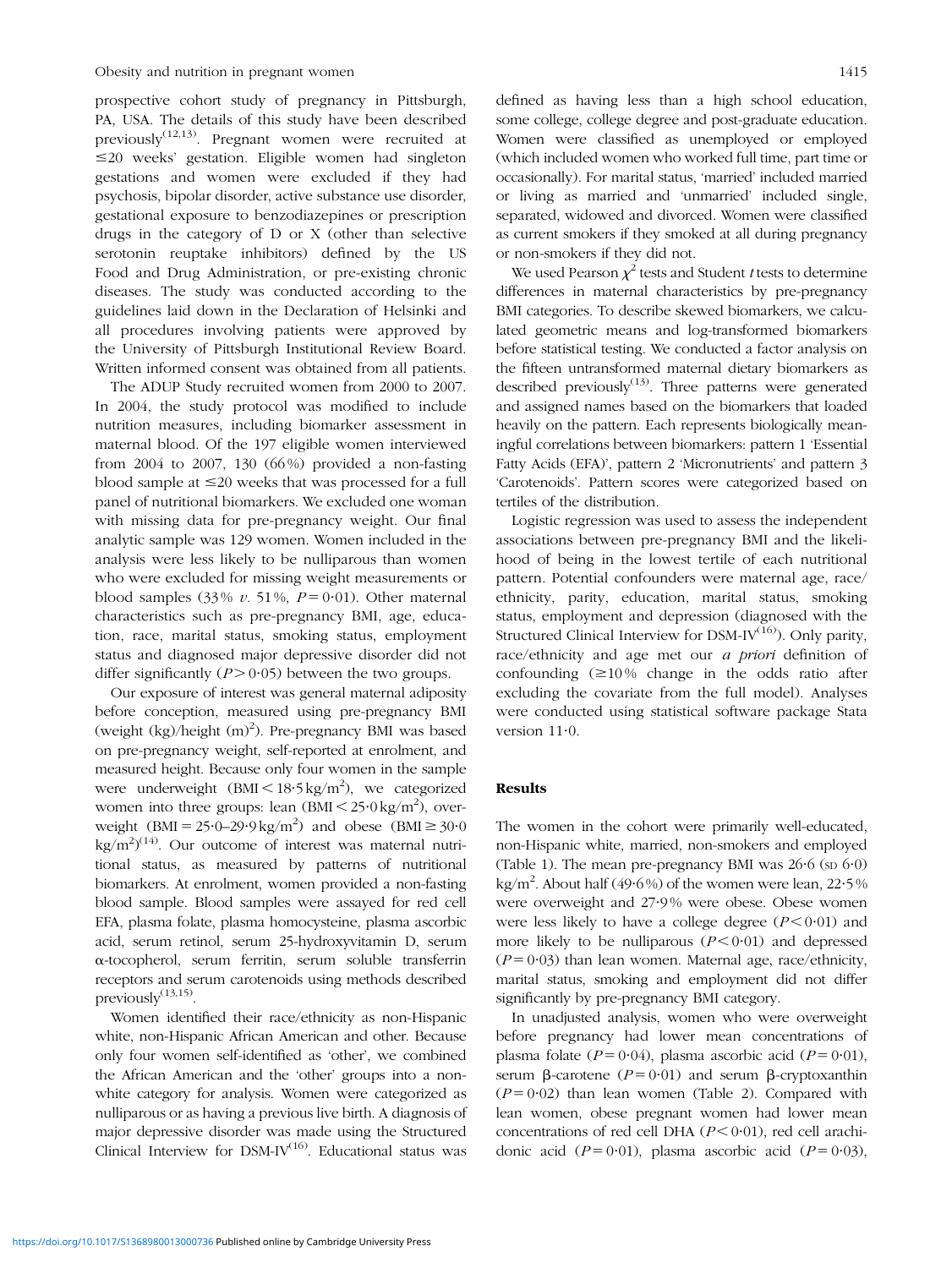| Characteristic            | Total (n 129) |          | BMI < 25.0 kg/m <sup>2</sup> (n 64) |       | BMI = $25.0 - 29.9$ kg/m <sup>2</sup> (n 29) |          | BMI ≥ 30 $\cdot$ 0 kg/m <sup>2</sup> ( <i>n</i> 36) |          |                  |
|---------------------------|---------------|----------|-------------------------------------|-------|----------------------------------------------|----------|-----------------------------------------------------|----------|------------------|
|                           | $\mathsf{n}$  | $\%$     | n                                   | $\%$  | n                                            | $\%$     | n                                                   | $\%$     | $P$ value*       |
| Age (years)               |               |          |                                     |       |                                              |          |                                                     |          | 0.14             |
| Mean                      |               | 30.3     |                                     | 30.6  |                                              | 31.6     |                                                     | $28 - 7$ |                  |
| SD                        | 5.6           |          | 5.8                                 |       | 4.4                                          |          | 5.9                                                 |          |                  |
| Race/ethnicity            |               |          |                                     |       |                                              |          |                                                     |          |                  |
| White                     | 103           | 79.8     | 56                                  | 87.5  | 23                                           | 79.3     | 24                                                  | $66 - 7$ |                  |
| African American          | 22            | 17.1     | 6                                   | 9.4   | 6                                            | 20.7     | 10                                                  | 27.8     |                  |
| Other                     | 4             | $3-1$    | $\overline{2}$                      | $3-1$ | 0                                            | 0.0      | 2                                                   | 5.6      | 0.10             |
| Parity                    |               |          |                                     |       |                                              |          |                                                     |          |                  |
| 0                         | 43            | 33.3     | 33                                  | 51.6  | 23                                           | 79.3     | 30                                                  | 83.3     |                  |
| $1 - 6$                   | 86            | $66 - 7$ | 31                                  | 48.4  | 6                                            | 20.7     | 6                                                   | $16 - 7$ | < 0.01           |
| <b>Educational status</b> |               |          |                                     |       |                                              |          |                                                     |          |                  |
| $\leq$ High school        | 23            | 17.8     | 5                                   | 7.8   | 4                                            | 13.8     | 14                                                  | 38.9     |                  |
| Some college              | 25            | 19.4     | 12                                  | 18.8  | 4                                            | 13.8     | 9                                                   | 25.0     |                  |
| College degree            | 45            | 34.9     | 25                                  | 39.1  | 9                                            | $31 - 0$ | 11                                                  | 30.6     |                  |
| Post-graduate education   | 36            | 27.9     | 22                                  | 34.4  | 12                                           | 41.4     | $\overline{2}$                                      | 5.6      | $<$ 0 $\cdot$ 01 |
| Marital status            |               |          |                                     |       |                                              |          |                                                     |          |                  |
| Married                   | 95            | 73.6     | 48                                  | 75.0  | 25                                           | 86.2     | 22                                                  | $61 - 1$ |                  |
| Unmarried                 | 34            | 26.4     | 16                                  | 25.0  | 4                                            | 13.8     | 14                                                  | 38.9     | 0.07             |
| Smoking status            |               |          |                                     |       |                                              |          |                                                     |          |                  |
| Non-smoker                | 110           | 85.3     | 56                                  | 87.5  | 27                                           | 93.1     | 27                                                  | 75.0     |                  |
| Smoker                    | 19            | 14.7     | 8                                   | 12.5  | $\overline{2}$                               | 6.9      | 9                                                   | $25 - 0$ | 0.10             |
| <b>Employment status</b>  |               |          |                                     |       |                                              |          |                                                     |          |                  |
| Employed                  | 73            | 56.6     | 37                                  | 57.8  | 17                                           | 58.6     | 19                                                  | 52.8     |                  |
| Unemployed                | 56            | 43.4     | 27                                  | 42.2  | 12                                           | 41.4     | 17                                                  | 47.2     | 0.86             |
| Major depressiont         |               |          |                                     |       |                                              |          |                                                     |          |                  |
| Not depressed             | 96            | 74.4     | 53                                  | 82.8  | 22                                           | 75.9     | 21                                                  | 58.3     |                  |
| Depressed                 | 33            | 25.6     | 11                                  | 17.2  | $\overline{7}$                               | $24 - 1$ | 15                                                  | 41.7     | 0.03             |

<span id="page-2-0"></span>Table 1 Maternal characteristics of the study population, stratified by pre-pregnancy BMI; Antidepressant Use During Pregnancy Study, Pittsburgh, PA, USA

\*Based on Student's *t* test for maternal age and  $\chi^2$  test for the other covariates.<br>+As measured by the Structured Clinical Interview for DSM-IV<sup>([16\)](#page-4-0)</sup>.

Table 2 Mean\* maternal nutritional biomarkers at 20 weeks' gestation, stratified by pre-pregnancy BMI; Antidepressant Use During Pregnancy Study, Pittsburgh, PA, USA

|                                            | BMI $<$ 25 $\cdot$ 0 kg/m <sup>2</sup> (n 64) |            | BMI = $25.0 - 29.9$ kg/m <sup>2</sup> (n 29) |           |          | BMI $\geq$ 30.0 kg/m <sup>2</sup> ( <i>n</i> 36) |            |           |
|--------------------------------------------|-----------------------------------------------|------------|----------------------------------------------|-----------|----------|--------------------------------------------------|------------|-----------|
| <b>Biomarker</b>                           | Mean                                          | 95 % CI    | Mean                                         | 95 % CI   | P valuet | Mean                                             | 95 % CI    | $P$ value |
| Red cell DHA (%)                           | 3.4                                           | 2.7, 4.4   | 3·1                                          | 2.2.42    | 0.58     | 1.9                                              | 1.3, 2.7   | $<$ 0.01  |
| Red cell AA (%)                            | 13∙0                                          | 11.4, 14.8 | 12.9                                         | 10.5.15.8 | 0.95     | 9.3                                              | 7.3.11.9   | 0.01      |
| Red cell EPA (%)                           | 0.33                                          | 0.28.0.40  | 0.28                                         | 0.22.0.35 | 0.30     | 0.25                                             | 0.18.033   | 0.06      |
| Plasma folate (ng/ml)                      | 15.3                                          | 13.6.17.2  | 12.5                                         | 10.7.146  | 0.04     | 13.0                                             | 11.3.15.1  | 0.08      |
| Plasma ascorbic acid $(\mu q/ml)$          | 12.9                                          | 12.1.13.7  | $10-4$                                       | 8.7.12.4  | 0.01     | 11.0                                             | 9.7.124    | 0.03      |
| Serum retinol $(\mu q/ml)$                 | 0.50                                          | 0.48.0.53  | 0.46                                         | 0.43.0.50 | 0.11     | 0.47                                             | 0.43.0.51  | 0.17      |
| Serum 25(OH)D (nmol/l)                     | 88.5                                          | 81.3.96.3  | 77.8                                         | 63.1.960  | 0.20     | 69.9                                             | 59.0.82.9  | 0.01      |
| Serum $\alpha$ -tocopherol ( $\mu$ g/ml)   | 0.07                                          | 0.06.007   | 0.07                                         | 0.06.008  | 0.72     | 0.07                                             | 0.06.007   | 0.47      |
| Serum $\beta$ -carotene ( $\mu$ g/ml)      | 0.14                                          | 0.10.0.19  | 0.06                                         | 0.04.0.11 | 0.01     | 0.04                                             | 0.03.006   | $<$ 0.01  |
| Serum homocysteine $(\mu \text{mol/l})$    | 2.3                                           | 2.1.26     | 2.3                                          | 2.1.26    | 0.94     | 2.3                                              | 1.9.2.7    | 0.75      |
| Serum sTfR (nmol/l)                        | 14.5                                          | 13.7.15.4  | 15.9                                         | 14.5.17.4 | 0.09     | $16-3$                                           | 14.9.17.7  | 0.03      |
| Serum lutein + zeaxanthin $(\mu q/ml)$     | 0.14                                          | 0.12, 0.17 | 0.12                                         | 0.10.014  | 0.17     | 0.08                                             | 0.06, 0.10 | $<$ 0.01  |
| Serum $\beta$ -cryptoxanthin ( $\mu$ g/ml) | 0.10                                          | 0.08, 0.13 | 0.06                                         | 0.04.009  | 0.02     | 0.05                                             | 0.04.007   | < 0.01    |
| Serum lycopene $(\mu g/ml)$                | 0.30                                          | 0.26, 0.35 | 0.32                                         | 0.27.0.37 | 0.76     | 0.28                                             | 0.23, 0.34 | 0.41      |

AA, arachidonic acid; 25(OH)D, 25-hydroxyvitamin D; sTfR, soluble transferrin receptors.

\*Geometric means, all values are presented as mean and 95 % confidence interval.

+Student's t test, biomarkers log-transformed before tests were performed, BMI<25.0 kg/m<sup>2</sup> is the reference group.

serum 25-hydroxyvitamin D ( $P = 0.01$ ), serum  $\beta$ -carotene  $(P < 0.01)$ , serum lutein + zeaxanthin  $(P < 0.01)$  and serum  $\beta$ -cryptoxanthin ( $P < 0.01$ ) and higher mean serum soluble transferrin receptors concentration ( $P = 0.03$ ).

In unadjusted analysis, obese women had significantly greater odds of being in the lowest tertile of all three nutritional patterns. After adjustment for confounders,

obese pregnant women were three and five times more likely to be in the lowest tertile of the EFA and Carotenoid pattern, respectively, than lean women ([Table 3](#page-3-0)). After adjustment, there was no association between obesity and Micronutrient pattern score. There was no relationship between pre-pregnancy overweight and any pattern before or after adjustment.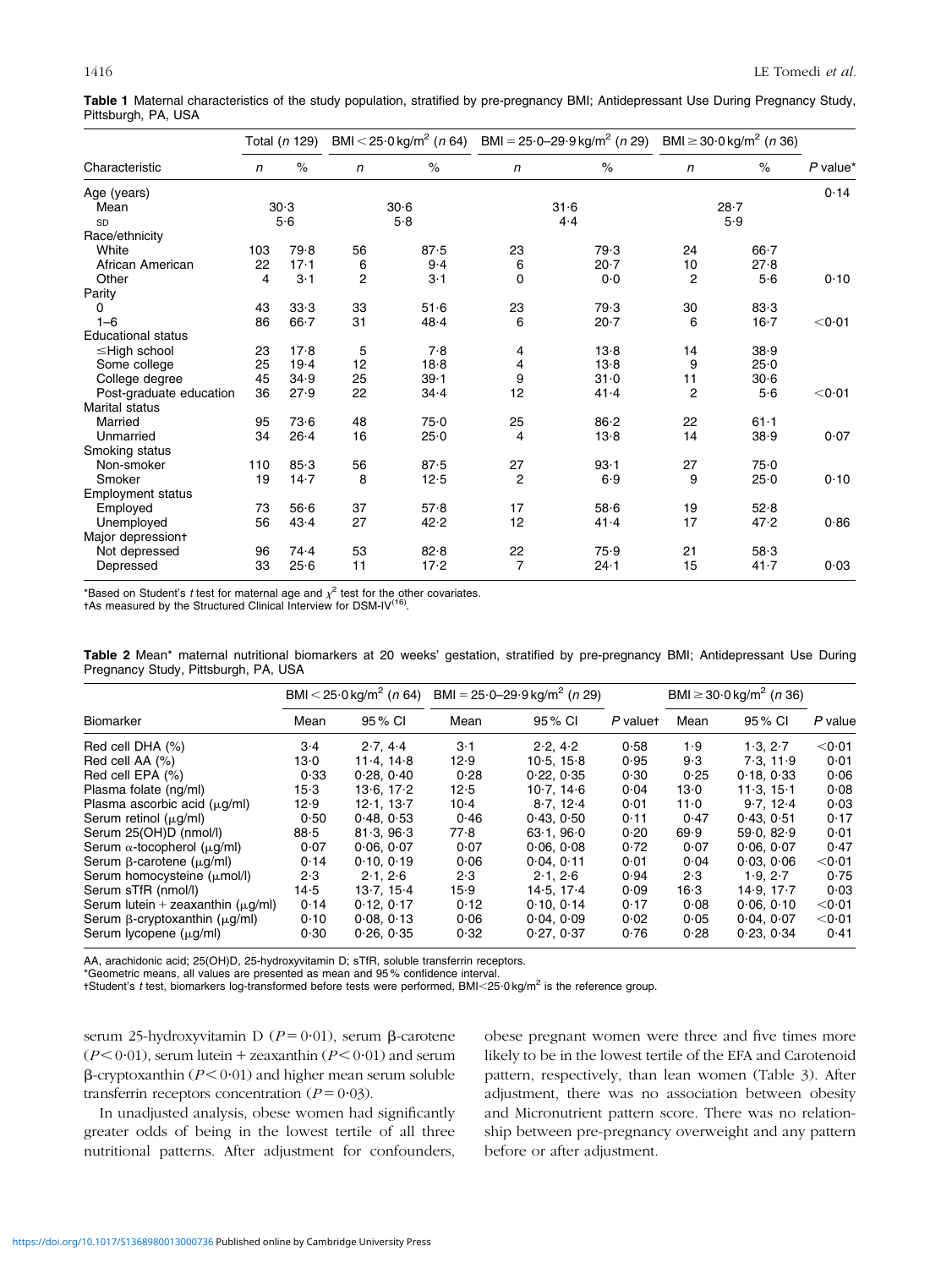<span id="page-3-0"></span>

| Table 3 Association between pre-pregnancy BMI and the lowest tertile* of each nutritional pattern; Antidepressant Use During Pregnancy |  |
|----------------------------------------------------------------------------------------------------------------------------------------|--|
| Study, Pittsburgh, PA, USA                                                                                                             |  |

|                                                           |       | Nutrient pattern (n 129)     |               |          |            |           |  |  |
|-----------------------------------------------------------|-------|------------------------------|---------------|----------|------------|-----------|--|--|
|                                                           |       | <b>Essential Fatty Acids</b> | Micronutrient |          | Carotenoid |           |  |  |
|                                                           | ΟR    | 95 % CI                      | OR            | 95% CI   | OR         | 95 % CI   |  |  |
| Unadjusted model                                          |       |                              |               |          |            |           |  |  |
| BMI $<$ 25 $\cdot$ 0 kg/m <sup>2</sup>                    |       | Ref.                         |               | Ref.     |            | Ref.      |  |  |
| BMI = $25.0 - 29.9$ kg/m <sup>2</sup>                     | 1.6   | 0.6.41                       | 2.5           | 1.0, 6.5 | $1-4$      | 0.5, 3.7  |  |  |
| BMI $\geq$ 30.0 kg/m <sup>2</sup>                         | 2.7   | 1.1.64                       | 3·6           | 1.5.86   | 5.0        | 2.1, 12.2 |  |  |
| Adjusted modelt<br>BMI $<$ 25 $\cdot$ 0 kg/m <sup>2</sup> |       | Ref.                         |               | Ref.     |            | Ref.      |  |  |
| BMI = $25.0 - 29.9$ kg/m <sup>2</sup>                     | 1.5   | 0.6.41                       | 1.8           | 0.6, 5.7 | $1-4$      | 0.5, 4.3  |  |  |
| BMI $\geq$ 30.0 kg/m <sup>2</sup>                         | $3-0$ | 1.1.77                       | 1.5           | 0.5, 4.5 | 4.5        | 1.7, 12.3 |  |  |

Ref, referent category.

\*Lowest tertile compared to the combined middle and highest tertiles of nutrient components.

-Adjusted for parity, race/ethnicity and age. Further adjustment for other covariates had no meaningful impact on the findings.

## Discussion

Using factor analysis of an array of nutritional biomarkers, we found that a larger percentage of obese women were in the lowest tertile of the EFA, Micronutrient and Carotenoid patterns than lean women at  $\leq 20$  weeks' gestation. After adjustment for maternal characteristics, pre-pregnancy obesity remained associated with poorer EFA and Carotenoid patterns.

To our knowledge, the present study is the first one to examine pre-pregnancy BMI relative to a wide range of maternal biomarkers. Our EFA and carotenoid conclusions are in agreement with previous studies of individual biomarkers in a variety of non-pregnant populations<sup> $(7,17-20)$ </sup>. For example, in a cross-sectional analysis of 4512 nonpregnant women, both obese and overweight women were significantly more likely to be in the lowest 20th percentile of a sum of carotenoid concentrations than lean women<sup>([6](#page-4-0))</sup>. Although we observed that obesity was associated with lower Micronutrient pattern scores in unadjusted analysis, adjustment for parity, race/ethnicity and age eliminated this effect. In contrast, other researchers have reported poorer micronutrient concentrations among obese women in nonpregnant populations<sup> $(6,21)$  $(6,21)$ </sup>. One study of non-pregnant women found that obese women were more likely to have low levels of vitamin E, vitamin C, vitamin D and serum folate than non-obese women $^{(6)}$  $^{(6)}$  $^{(6)}$ . Studies in pregnancy report that maternal obesity increases the likelihood of poor maternal vitamin  $D^{(22)}$  $D^{(22)}$  $D^{(22)}$  and folate<sup>[\(23\)](#page-4-0)</sup> status in pregnancy. The differences in our conclusions may be due in part to prenatal vitamin use. While prenatal vitamins always contain micronutrients, they do not uniformly contain EFA or many carotenoids. Given the high socio-economic status of our population, the use of prenatal vitamins and other dietary supplements may have been widespread, leading to a predominance of elevated micronutrient concentrations. If obese women in our cohort were taking prenatal supplements but consumed diets poor in fish, the major

source of DHA and EPA, or fruits and vegetables, which contribute to carotenoids<sup> $(24)$  $(24)$ </sup>, this may account for our results. Unfortunately, complete data on dietary intake and supplementation were not available at 20 weeks' gestation in the ADUP Study.

In addition to diet and supplementation differences between obese and lean pregnant women, pre-pregnancy obesity may alter the absorption and metabolism of carotenoids and EFA. It has been previously hypothesized that fat-soluble nutrients, such as carotenoids, may also be sequestered by adipose tissue $^{(25)}$  $^{(25)}$  $^{(25)}$ . However, among the individual nutritional biomarkers that had lower concentrations in obese women, we did not find a distinct pattern between the lipid-soluble and water-soluble markers.

Major strengths of our study include an analysis of a wide array of measured nutritional biomarkers. The use of factor analysis accounted for inherent correlations between nutrients and reduced the likelihood of type 1 error due to multiple comparisons. Our study was limited by self-reported weight to calculate BMI, which may have contributed to non-differential misclassification<sup> $(26)$  $(26)$ </sup>. While we had a relatively small sample size of primarily white, well-educated, non-smoking women, we do not expect the biological associations between nutritional biomarkers and pre-pregnancy BMI to alter based on these factors. Our lack of longitudinal biomarker measurements limits our understanding of the temporality of these relationships. Large, prospective studies with repeated biomarker measures and detailed information on supplement use during pregnancy are needed to determine the extent of the association between maternal obesity and poor nutritional status.

Our results suggest that obese pregnant women have diminished EFA and carotenoid status during pregnancy. A better understanding of the effect of pre-pregnancy obesity on maternal micronutrient and EFA status may lead to specific nutritional interventions that can improve pregnancy and birth outcomes in this at-risk population.